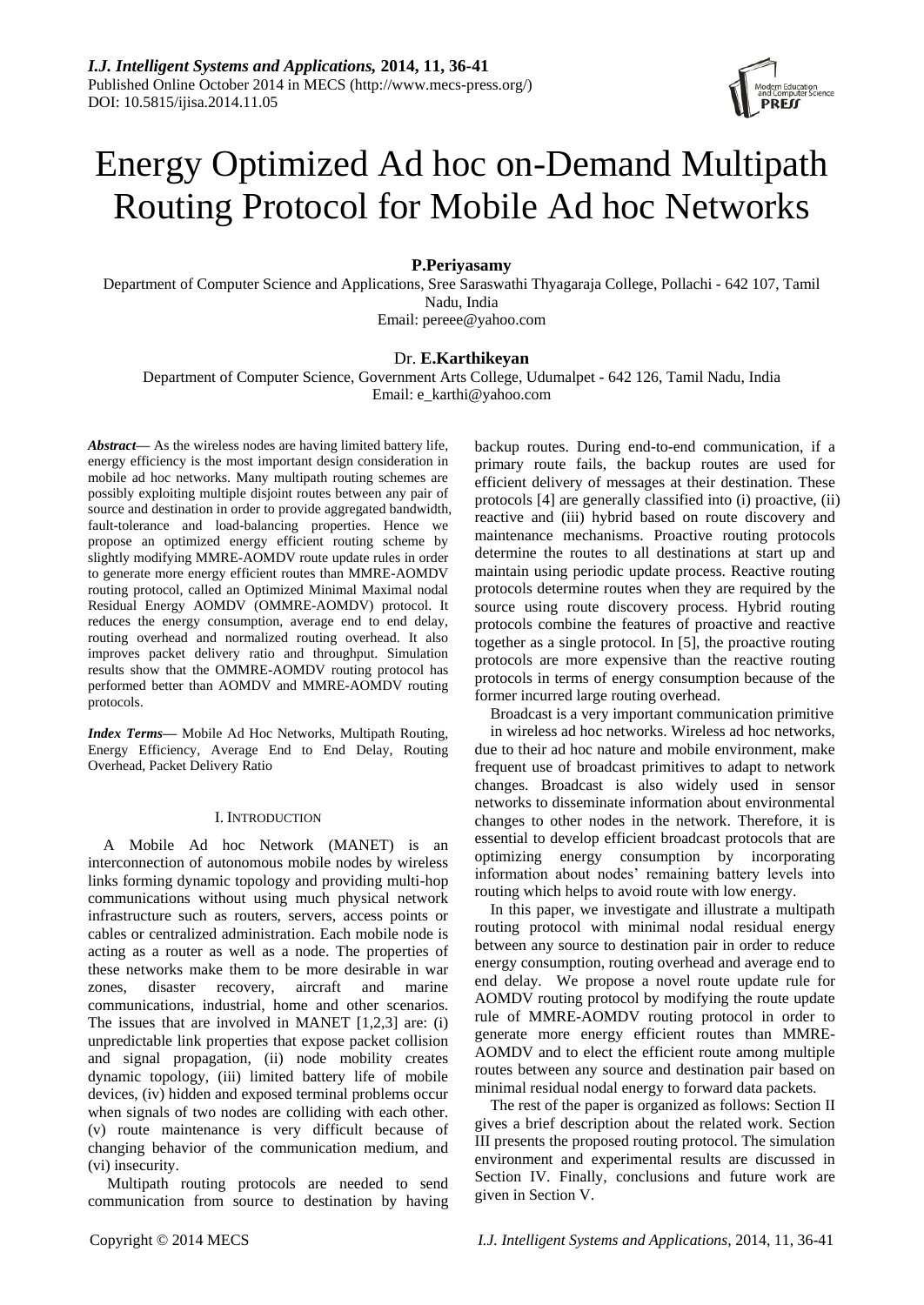#### II. RELATED WORKS

## *A. Ad hoc On-demand Multipath Distance Vector routing (AOMDV)*

AOMDV [6] is the extension of a well-studied AODV [7] so as to eliminate the occurrence of frequent link failures and route breaks in a highly dynamic ad hoc networks. It adds some extra fields in routing tables and control packets, and follows the two rules during a route discovery phase in order to compute loop-free and linkdisjoint multiple routes between a source and destination. The rules are (i) the route update rule establishes and maintains multiple loop-free paths at each node, and (ii) the distributed protocol finds link-disjoint paths. Link failures may occur because of node mobility, node failures, congestion in traffic, packet collisions, and so on.

There is no common link among the multiple routes between a source and destination pair in the link-disjoint routes. To achieve loop-freedom, every node maintains a variable called the *advertised hop count*. The advertised hop count is added in each RREQ (route request) or RREP (route reply) and in addition to the routing table has the usual fields that are used for AODV. The advertised hop count field of a node is set to the length of the longest available path to the destination expressed in terms of the number of hops if it initiates a RREQ or RREP with a particular destination sequence number and it remains unchanged till the associated destination sequence number is changed.

The loop-freedom rule says that if a node receives a RREQ (RREP) for a particular destination with a destination sequence number: (i) it should update its routing information with the information obtained from the received RREQ (RREP) if the destination sequence number is higher than the one stored in its routing table; (ii) it can re-send the received RREQ (RREP) when the advertised hop count in the RREQ (RREP) is greater than the corresponding value in its routing table and if the destination sequence number is equal to the one stored in its routing table; and (iii) it can update its routing table with the information available in the received RREQ (RREP) when the advertised hop count in the RREQ (RREP) is less than the corresponding value in its routing table if the destination sequence number is equal to the one stored in its routing table.

For link-disjointness, each node maintains a route list in its routing table for a particular destination and its route list contains the next hop, last hop, and hop count information for the destination. The next hop represents a downstream neighbour through which the destination can be reached. The last hop refers to the node immediately preceding the destination. The hop count is used to measure the distance from the node to the destination through the associated next and last hops. The linkdisjointness among all the paths can be achieved if a node can ensure that those paths to a destination from itself differ in their next and last hops. Using this observation, AOMDV ensures link-disjointness among multiple routes for the same source and destination pair and also adds a last hop field in each RREQ and RREP.

In AOMDV, all copies of an RREQ are examined for the potential alternate reverse paths during route discovery. On receiving an RREQ, an intermediate node creates a reverse path if the RREQ satisfies the rules for loop-freedom and link-disjointness. Moreover, it checks if it has one or more valid next hop entries for the destination. The intermediate node generates an RREP and sends it back to the source along the reverse path if such an entry is found. Otherwise, it rebroadcasts the RREQ. The destination follows the same rules for creating reverse paths if it receives RREQ copies. Unlike the intermediate nodes, it generates an RREP for every copy of RREQ that arrives via a loop-free path, for increasing the possibility of finding more disjoint routes.

## *B. Power Efficient Routing*

*Power saving during route discovery* and *power control during data transmission* are the two major classification of power saving techniques for wireless ad hoc networks. The total energy consumption is reduced in power saving technique in idle listening mode [8,9,10] by putting the mobile nodes into periodical sleep where as in power control technique [11,12], the total energy consumption is also reduced by adjusting the transmission ranges during data transmission. Broadcast is a very important communication primitive used in wireless ad hoc networks. Several power efficient ondemand routing protocols have been developed. Liu et al. [13] proposed a novel Collision-Constrained Energy Algorithm (ECCA) by defining correlation factor to weigh collision probability while using node-disjoint multipath to transmit data simultaneously. It also calculates an upper limit for correlation factor according to service requirement, and find a minimum energy nodedisjoint multipath routing to satisfy the upper limit.

Liang et al. [14] designed an energy and mobility aware geographical multipath routing for wireless sensor networks. This algorithm considers the remaining battery capacity, mobility, and distance to the destination node of candidate sensors in the local communication range for next hop relay node selection, and a fuzzy logic system applied for decision making. Simulation results showed that this scheme could extend the network lifetime. In [15], Bergamo et al. proposed a DPC(Distributed Power Control) Energy Efficient routing protocol for ad hoc networks, which acts in combination with the routing layer by means of a mechanism estimating the amount of power which is needed for reliable communications over any link. This power is then used both to transmit a packet over the link, and the link weight is calculated using minimum-weight path search algorithm. In this way, transmit power can be tuned in order to build the desired connectivity diagram and its information is used to privilege lower energy paths while looking a route for packet transmission. Existing routing protocols, such as proactive and reactive protocols, can be modified in order to incorporate this power control feature which tries to minimize the interference in the network and the energy consumption of multihop operation.

Yumei Liu et al. [16] have proposed Maximal Minimal nodal Residual Energy (MMRE) approach into the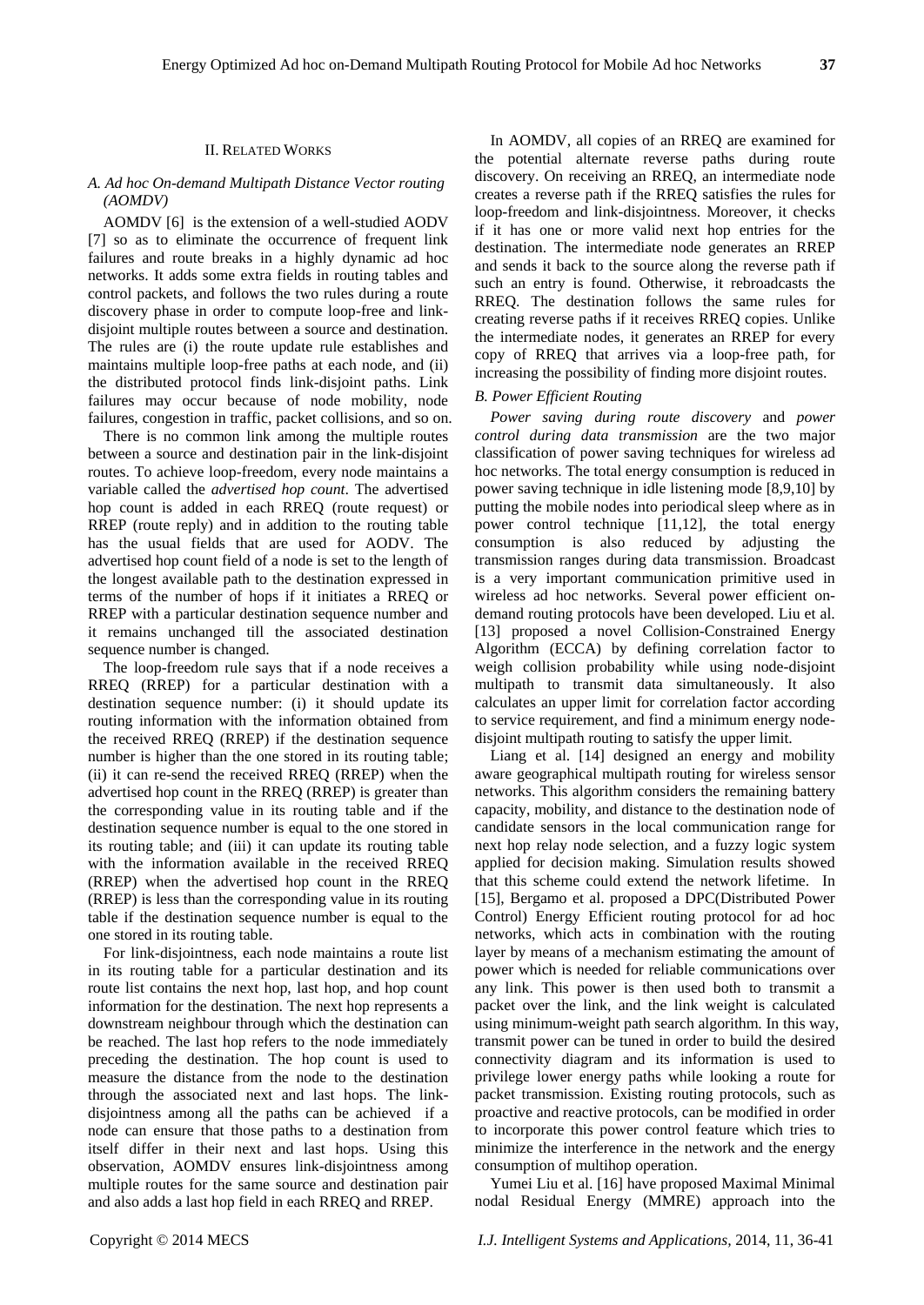existing AOMDV, called MMRE-AOMDV routing protocol by finding minimal nodal residual energy of each route in the route discovery phase and sorting multiple routes by descending nodal residual energy and use the route with maximal nodal residual energy to forward data packets. Simulation results showed that this scheme could extend the network lifetime and packet delivery ratio and diminish the number of nodes dying than AOMDV. Our work deals with conserving power by employing power control mechanism for data transmission.

#### III. PROPOSED ROUTING PROTOCOL: OMMRE-AOMDV

Our multiplath routing protocol is extended by slightly modifying MMRE-AOMDV route update rules in order to generate more energy efficient routes than MMRE-AOMDV routing protocol which reduces energy consumption, routing overhead, normalized routing overhead and average end-to-end delay. It also improves packet delivery ratio and throughput.

The following are the general procedures of **OMMRE-AOMDV** routing protocol:

- 1. Finding minimal nodal residual energy of each route between any source and destination pair in the route discovery process, that is, **min\_re\_energy**.
- 2. Sorting the multiple routes by descending nodal residual energy and elect the route with maximal nodal residual energy to forward data packets.

#### *A. Finding minimal nodal residual energy*

Several changes required in the route discovery phase of AOMDV to find the minimal nodal residual energy of each route between any source and destination pair. Each RREQ and RREP now carries an additional field called **min** re energy in order to have the route's minimal residual energy. Structure of Routing Table Entries of AOMDV, MMRE-AOMDV and OMMRE-AOMDV routing protocols are illustrated in Fig. 1.



Fig.1. Structure of Routing Table Entries of AOMDV, MMRE-AOMDV & OMMRE-AOMDV routing protocols

In the source node the value of min re energy should be assigned as a maximum value such as node's initial energy. In the intermediate nodes, the route update rule of OMMRE-AOMDV is shown in Fig.4 invoked whenever a node receives the route advertisement. In other words, when an intermediate node receives RREQ if the sequence number of just received packet is greater than this node, it updates its residual energy with the min\_re\_energy of RREQ of this node if it is less than min\_re\_energy of RREQ of this node in order to keep the value of min re energy lowest among all the nodes in this route. The set up of reverse routes at the destination node of OMMRE-AOMDV routing protocol is just like in AOMDV routing protocol.

| 1.                                                                                                 | <b>if</b> (seqnum <sup>d</sup> < seqnum <sup>d</sup> <sub>i</sub> ) <b>then</b>                       |  |  |  |
|----------------------------------------------------------------------------------------------------|-------------------------------------------------------------------------------------------------------|--|--|--|
| 2.                                                                                                 | seqnum <sub>i</sub> <sup>d</sup> := seqnum <sup>d</sup> ;                                             |  |  |  |
| 3.                                                                                                 | if $(i \neq d)$ then                                                                                  |  |  |  |
| 4.                                                                                                 | advertised_hopcount; <sup>d</sup> : = $\infty$ ;                                                      |  |  |  |
| 5.                                                                                                 | else                                                                                                  |  |  |  |
| 6.                                                                                                 | advertised _hopcount <sup>d</sup> <sub>i</sub> := 0;                                                  |  |  |  |
| 7.                                                                                                 | end if                                                                                                |  |  |  |
| 8.                                                                                                 | route $list_i^d = NULL$ ;                                                                             |  |  |  |
| 9.                                                                                                 | <i>i</i> , advertised_hopcount <sup>a</sup> <sub>i</sub><br>$+1$ ,<br>insert                          |  |  |  |
| <i>min_re_energy<sup>d</sup><sub>i</sub></i> ) <b>into</b> route _list <sup>i</sup> <sub>d</sub> ; |                                                                                                       |  |  |  |
| 10.                                                                                                | <b>else if</b> (seqnum <sup>d-seqnum<sup>d</sup>) and ((advertised_hopcount<sup>d</sup>,i) &gt;</sup> |  |  |  |
|                                                                                                    | $(advertised\_hopcount_i^d, j)$ ) then                                                                |  |  |  |

**11. insert** ( *j* , *advertised\_hopcount<sup><i>d*</sup><sub>j</sub> +1, min\_re\_energy<sup>d</sup><sub>j</sub>) **into** route \_list<sup>i</sup><sub>d</sub>;

**12. end if** 

Fig. 2. Route Update Rules of AOMDV Routing Protocol [6]

The AOMDV route update rules are illustrated in Fig. 2, when a node i receives a RREQ or RREP, it updates its advertised hop count for a destination d if its sequence number is less than the sequence number of RREQ or RREP of node j.

| 1.                                                                                                 | <b>if</b> (seqnum <sup>d</sup> < seqnum <sup>d</sup> <sub>i</sub> ) <b>then</b>                       |  |  |  |
|----------------------------------------------------------------------------------------------------|-------------------------------------------------------------------------------------------------------|--|--|--|
| 2.                                                                                                 | seqnum <sub>i</sub> <sup>d</sup> := seqnum <sup>d</sup> ;                                             |  |  |  |
| 3.                                                                                                 | if $(i \neq d)$ then                                                                                  |  |  |  |
| 4.                                                                                                 | <b>if</b> (re_energy <sub>i</sub> < min_re_energy <sup>d</sup> <sub>i</sub> ) <b>then</b>             |  |  |  |
| 5.                                                                                                 | min_re_energy <sup>d</sup> ;= re_energy <sub>i</sub> ;                                                |  |  |  |
| 6.                                                                                                 | advertised_hopcount $i^d := \infty$ ;                                                                 |  |  |  |
| 7.                                                                                                 | route $list_i^d = NULL$ ;                                                                             |  |  |  |
| 8.                                                                                                 | <b>insert</b> ( $j$ , <i>advertised_hopcount<sup>a</sup><sub>i</sub> +1,</i>                          |  |  |  |
| <i>min_re_energy<sup>d</sup><sub>i</sub></i> ) <b>into</b> route _list <sup>i</sup> <sub>d</sub> ; |                                                                                                       |  |  |  |
| 9.                                                                                                 | else                                                                                                  |  |  |  |
| 10.                                                                                                | advertised _hopcount <sup>a</sup> <sub>i</sub> := 0;                                                  |  |  |  |
| 11.                                                                                                | end if                                                                                                |  |  |  |
| 12.                                                                                                | <b>else if</b> (seqnum <sup>d-seqnum<sup>d</sup>) and ((advertised_hopcount<sup>d</sup>,i) &gt;</sup> |  |  |  |
| (advertised_hopcount <sub>i</sub> <sup>d</sup> ,j)) <b>then</b>                                    |                                                                                                       |  |  |  |
| 13.                                                                                                | <b>if</b> (re_energy <sub>i</sub> < min_re_energy <sup>d</sup> <sub>i</sub> ) <b>then</b>             |  |  |  |
| 14.                                                                                                | $min_re\_energy^d_i = re\_energy_i;$                                                                  |  |  |  |
| 15.                                                                                                | $(j, addvertised\_hopcount_j^d)$<br>$+1$<br>insert                                                    |  |  |  |
| <i>min_re_energy'<sub>i</sub></i> ) <b>into</b> route _list <sup>1</sup> <sub>d</sub> ;            |                                                                                                       |  |  |  |
| 16.                                                                                                | end if                                                                                                |  |  |  |

Fig. 3. Route Update Rules of MMRE-AOMDV Routing Protocol [16]

The MMRE-AOMDV route update rules are illustrated in Fig. 3, when a node i receives a RREQ or RREP, it updates its advertised hop count for a destination d if its sequence number is less than the sequence number of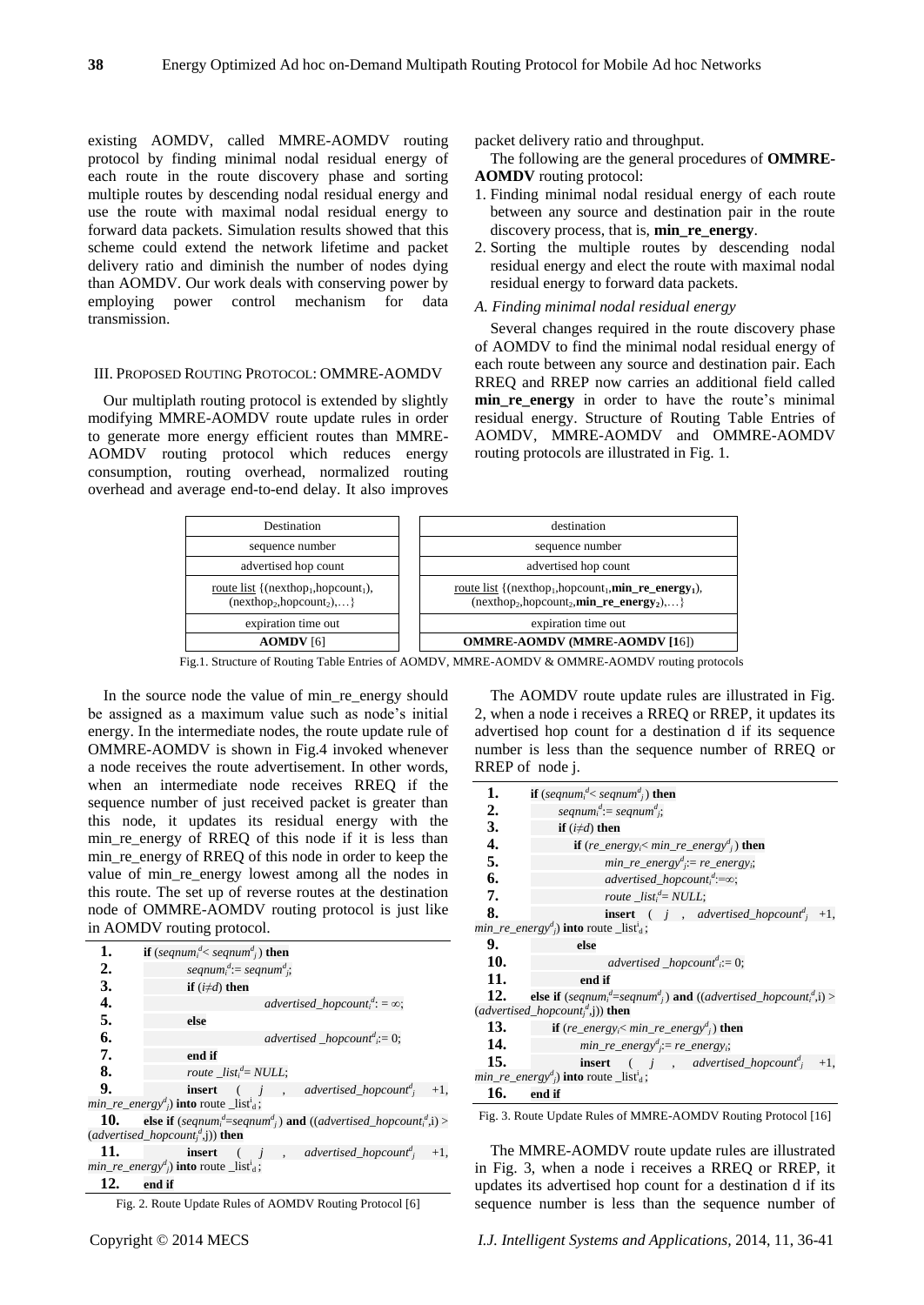RREQ or RREP of node j as well as it updates its minimal residual energy with the minimal residual energy of RREQ or RREP of node j if minimal residual energy of RREQ or RREP of node i is less than minimal residual energy of RREQ or RREP of node j. Since the MMRE-AOMDV route update rules create fresh route list when an energy efficient route between any source to destination pair encountered, we propose an Optimized MMRE-AOMDV (OMMRE-AOMDV) route update rules by slightly modifying MMRE-AOMDV route update rules in order to generate more energy efficient routes than MMRE-AOMDV routing protocol illustrated in Fig.4.

| 1.                                                                                                                                   | <b>if</b> (seqnum <sup>d</sup> < seqnum <sup>d</sup> <sub>j</sub> ) <b>then</b>            |  |  |  |
|--------------------------------------------------------------------------------------------------------------------------------------|--------------------------------------------------------------------------------------------|--|--|--|
| 2.                                                                                                                                   | seqnum $i :=$ seqnum <sup>d</sup> <sub>i</sub> ;                                           |  |  |  |
| 3.                                                                                                                                   | if $(i \neq d)$ then                                                                       |  |  |  |
| 4.                                                                                                                                   | <b>if</b> (re_energy <sub>i</sub> < min_re_energy <sup>d</sup> <sub>i</sub> ) <b>then</b>  |  |  |  |
| 5.                                                                                                                                   | min re energy <sup>d</sup> i = re energyi;                                                 |  |  |  |
| 6.                                                                                                                                   | advertised_hopcount;"= $\infty$ ;                                                          |  |  |  |
| 7.                                                                                                                                   | else                                                                                       |  |  |  |
| 8.                                                                                                                                   | advertised hopcount <sup>a</sup> <sub>i</sub> := 0;                                        |  |  |  |
| 9.                                                                                                                                   | end if                                                                                     |  |  |  |
| 10.                                                                                                                                  | route $list_i^d = NULL$ ;                                                                  |  |  |  |
| 11.                                                                                                                                  | <b>insert</b> ( <i>i</i> , <i>advertised hopcount</i> <sup>4</sup> <sub><i>i</i></sub> +1, |  |  |  |
| <i>min_re_energy<sup>d</sup><sub>i</sub></i> ) <b>into</b> route _list <sup>i</sup> <sub>d</sub> ;                                   |                                                                                            |  |  |  |
| 12.<br><b>else if</b> (seqnum <sup>d-seqnum<sup>d</sup><sub>i</sub>) and ((advertised_hopcount<sup>d</sup><sub>i</sub>,i) &gt;</sup> |                                                                                            |  |  |  |
| (advertised_hopcount; <sup>d</sup> ,j)) <b>then</b>                                                                                  |                                                                                            |  |  |  |
| 13.                                                                                                                                  | <b>if</b> (re_energy <sub>i</sub> < min_re_energy <sup>d</sup> <sub>i</sub> ) <b>then</b>  |  |  |  |
| 14.                                                                                                                                  | $min\_re\_energy^d$ ; = re_energy;                                                         |  |  |  |
| 15.                                                                                                                                  | <b>insert</b> ( <i>i</i> , <i>advertised_hopcount<sup>a</sup><sub>i</sub></i> +1,          |  |  |  |
| <i>min_re_energy<sup>d</sup><sub>i</sub></i> ) <b>into</b> route _list <sup>i</sup> <sub>d</sub> ;                                   |                                                                                            |  |  |  |
| 16.                                                                                                                                  | end if                                                                                     |  |  |  |

Fig. 4. Route Update Rules of OMMRE-AOMDV Routing Protocol

## *B. Sorting multiple routes by descending nodal residual energy and the route selection process*

Each node maintains route list as shown in Fig.1. After finding the minimal nodal energy phase, the multiple routes between any source and destination pair are sorted by descending nodal residual energy. We add another field into the route list called **min\_re\_energy**. The value of min\_re\_energy is updated according to the rules as shown in Fig.4.

Whenever a node i receives a route advertisement to a destination d from a neighbour j, it invokes OMMRE-AOMDV route update rules in order to setup forward routes as shown in Fig. 4. The variables  $\text{seqnum}_i^d$ ,  $advertised\_hopcount_i^d$ , route  $\_\$ {list\_i^d}, and  $min\_re\_energy_j^d$ are sequence number, advertised\_hopcount, route\_list and minimal nodal residual energy for destination d at node i or node j respectively. The route with maximal nodal residual energy for any source to destination is adopted for forwarding data packets.

#### IV. SIMULATION ENVIRONMENT AND EXPERIMENTAL **RESULTS**

*A. Simulation model*

We evaluate the performance of **OMMRE-AOMDV**,

**MMRE-AOMDV** and **AOMDV** routing protocols using NS 2.34 [17,18,19,20]. Fig. 5 and Table 1 illustrate the simulation model and the simulation parameters respectively. The result of simulation generated as trace files and the awk & perl scripts prepared for analyzing the trace files into graphs for various performance metrics.



Fig. 5 Overview of the simulation model

| Parameter                     | Value                                     |
|-------------------------------|-------------------------------------------|
| Simulator                     | NS-2.34                                   |
| MAC Type                      | 802.11                                    |
| <b>Simulation Time</b>        | 100 seconds                               |
| Channel Type                  | Wireless Channel                          |
| <b>Routing Protocols</b>      | AOMDV, MMRE-AOMDV &<br><b>OMMRE-AOMDV</b> |
| Antenna Model                 | Omni                                      |
| <b>Simulation Area</b>        | $2200 \text{ m} \times 600 \text{ m}$     |
| <b>Traffic Type</b>           | CBR(udp)                                  |
| Data Payload                  | 512 bytes/packet                          |
| <b>Network Loads</b>          | 4 packets/sec                             |
| Number of Connections         | 40                                        |
| Radio Propagation Model       | TwoRayGround                              |
| <b>Idle Power</b>             | 0.005                                     |
| <b>Transmission Power</b>     | 12.7                                      |
| Receiving Power               | 12.7                                      |
| Sleep Power                   | 0.0001                                    |
| <b>Transition Power</b>       | 0.002                                     |
| <b>Transition Time</b>        | 0.005                                     |
| <b>Initial Energy</b>         | 100 Joules                                |
| <b>Interface Queue Length</b> | 50                                        |
| Interface Queue Type          | DropTail/PriQueue                         |
| Number of nodes               | 100                                       |
| Pause Time                    | $\Omega$                                  |
| Speed                         | 5, 10, 15, 20, 25                         |
| <b>Mobility Model</b>         | Random Waypoint (RWM)                     |
| <b>Simulation Time</b>        | 100 Sec.                                  |
| Parameter                     | Value                                     |

## Table 1. Simulation Parameters

### *B. Experimental results and Discussion*

We evaluate the following six different performance metrics:

(i) *Average End-to-End delay* – the average time of the data packet to be successfully transmitted across a MANET from source to destination. It includes all possible delays such as buffering during the route discovery latency, queuing at the interface queue, retransmission delay at the MAC, the propagation and the

Copyright © 2014 MECS *I.J. Intelligent Systems and Applications,* 2014, 11, 36-41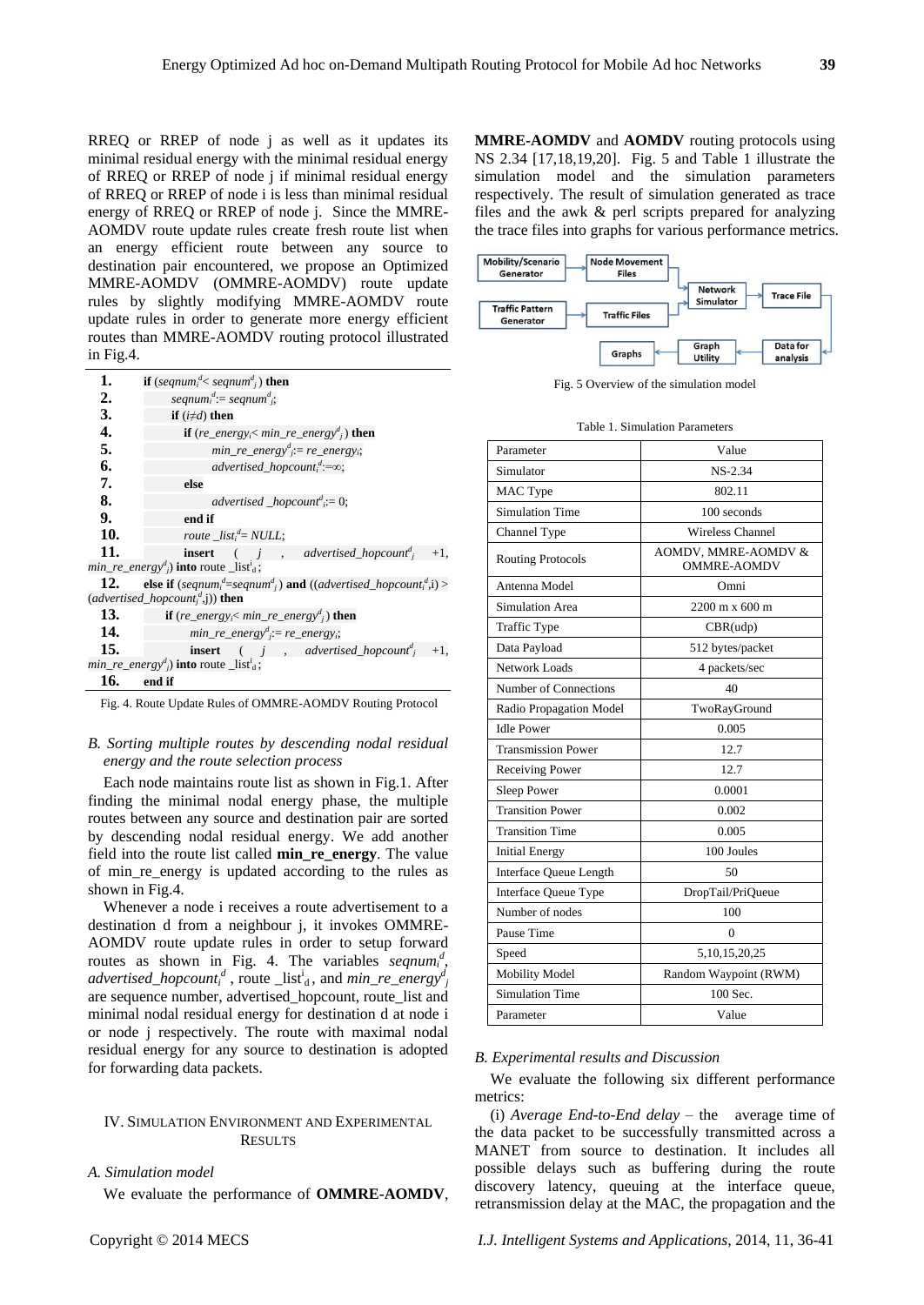transfer time.

(ii) *Routing overhead* – the total number of control packets or routing packets generated by routing protocol during simulation.

(iii) *Normalized Routing overhead* – the number of routing packets transmitted per data packet towards destination during simulation.

(iv) *Total Energy consumed* – the summation of the energy consumed by all nodes in the simulation environment. i.e., *energy consumed by a node = initial energy of that node – residual energy of that node*.

(v) *Throughput* – the number of bytes received successfully.

(vi) *Packet Delivery Ratio* – the ratio of data packets delivered to the destination to those generated by the sources.



Fig. 6. Average End-to-End Delay (in ms) of AOMDV, MMRE-AOMDV & OMMRE-AOMDV



Fig. 7. Routing Overhead (in pkts) of AOMDV, MMRE-AOMDV & OMMRE-AOMDV



Fig. 8. Normalized Routing Overhead (in %) of AOMDV, MMRE-AOMDV & OMMRE-AOMDV



Fig. 9. Total Energy Consumed (in Joules) of AOMDV, MMRE-AOMDV & OMMRE-AOMDV



Fig. 10. Throughput (in kbps) of AOMDV, MMRE-AOMDV & OMMRE-AOMDV



Fig. 11. Packet Delivery Ratio (%) of AOMDV, MMRE-AOMDV & OMMRE-AOMDV

Fig. 6 represent the Average End-to-End Delay (in ms) of AOMDV, MMRE-AOMDV and OMMRE-AOMDV routing protocols. Our OMMRE-AOMDV routing protocol reduces end to end delay whenever speed of the node increases. It is found that the routing overhead is also reduced by our protocol compared with AOMDV and MMRE-AOMDV routing protocols as shown in Fig. 7. It is found that the normalized routing overhead is also reduced by our protocol compared with AOMDV and MMRE-AOMDV routing protocols as shown in Fig. 8. It is also found that the total energy consumption of our protocol is very less (more efficient) when we compare it with AOMDV and MMRE-AOMDV routing protocols as shown in Fig. 9. OMMRE-AOMDV protocol gives better

Copyright © 2014 MECS *I.J. Intelligent Systems and Applications,* 2014, 11, 36-41